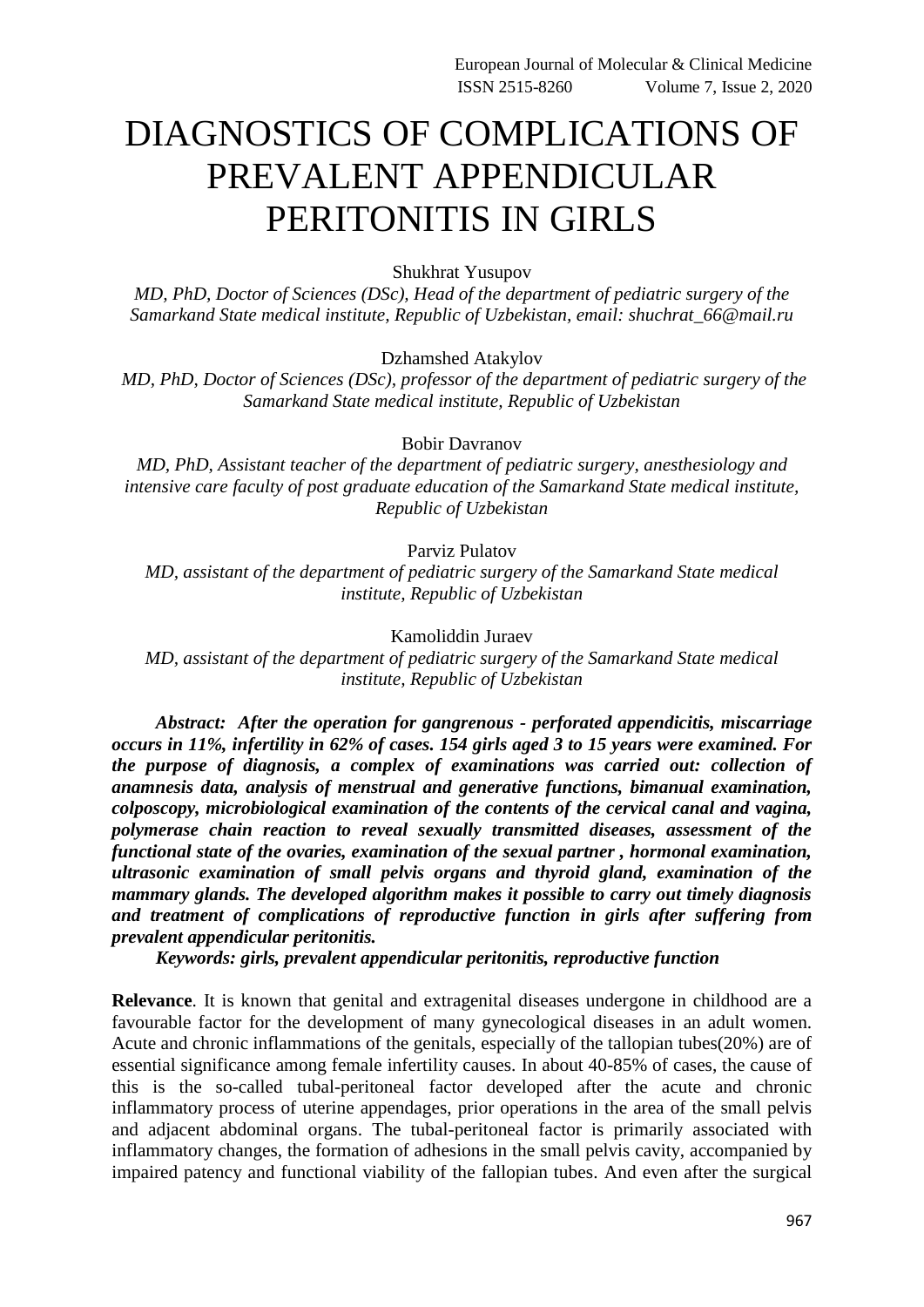removal of the adhesive process in the peritubular space and the restoration of permeability of the fallopian tubes, pregnancy occurs only in 30% of cases. It is caused by recurrence of adhesive formation making 80-90% [1,3,5,7,9] according to the data of various authors.

Acute peritonitis is one of the most serious complications caused by the diseases of the abdominal organs. Acute destructive appendicitis takes the first place among the causes of acute peritonitis. In this case, the girls' organs of small pelvis, the uterus and its appendages are also involved in the pathological process. An increase in incidence of appendicitis, statistically coincides with the second phase of puberty, in which all sections of the reproductive system are highly susceptible to pathological effects, that complicates the problem furthermore. Inflammation of the internal genital organs also leads to the disruption of menstrual activity. In this case, the central section, which regulates menstruation, is rarely involved in the pathological process. Menstrual irregularitie during puberty (irregular menstruation, hypomenstrual syndrome, secondary amenorrhea) more often occur after catarrhal appendicitis (83%), and less often in gangrenous and gangrenous-perforated appendicitis (70%). The results of the analysis of gynecological diseases of women who underwent appendectomy in childhood, revealed chronic adnexitis (17%) menstrual irregularities (39%), primary infertility (25,4%), complicated course of pregnancy (33,7%), and childbirth (30,6%) that indicated a high rate compared to this group of the population. After surgery for gangrenous - perforated appendicitis, miscarriage occurs in 11%, infertility in 62% of cases [2, 4, 6, 9, 10].

**The purpose of the study**: the aim of the research is to develop and put into practice an algorithm for monitoring the activity of the reproductive system in girls and young women who underwent prevalent appendicular (PAP) peritonitis in childhood.

**Materials and research methods**: 154 women, who had undergone widespread appendicullar peritonitis at the age of 3 to 15 years and had been operated in the 2nd Clinic of Samarkand State Medical Institute, were examined. During the operation, phlegmonous appendicitis was diagnosed in 3 (1,9%) patients, gangrenous appendicitis in 19 (12,4%) and gangrenous perforated appendicitis in 74 (85,7%). Their distribution according to prevalence of peritonitis was the following: diffuse peritonitis was identified in 82 (53,2%) prevalent peritonitis in 72 (46,8%) patients.

Patients were discharged in satisfactory condition and were followed up in a dispensary.

All of those patients who had undergone PAP in their childhood were performed a complex of clinical-laboratory-instrumental examination for diagnostic aim which included: Careful collection of anamnestic data, analysis of menstrual and generative function, bimanual examination, colposcopy, microbiological examination of contents from the cervical canal and vagina, polymerase-chain reaction to reveal sexually transmitted diseases, assessment of the functional condition of the ovaries, hormonal examination, ultrasonic examination (US) of small pelvis organs and thyroid gland, examination of mammary glands.

Of particular importance in the evaluation of reproductive function was the condition of the menstrual cycle in the patients examined. We have determined the degree of sexual development of patients in both groups. According to the period of sexual development, the examined patients were divided into 2 age categories - 12-15 years, as well as 16 years and older.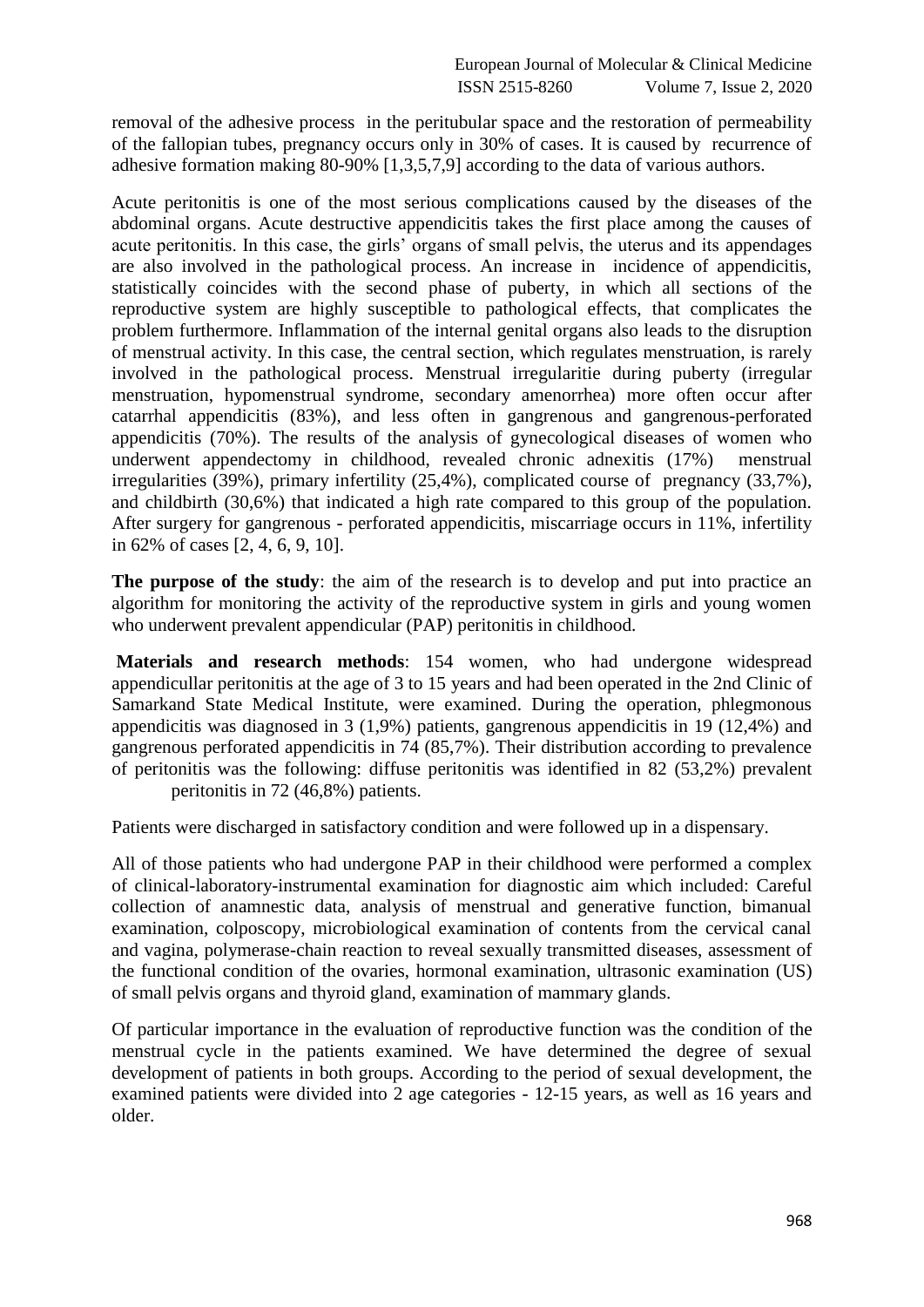The assessment of sexual development included the degree of development of the mammary glands (Ma), the hair-covering on the pubic (P) and axillary (Ax) areas, the terms of the first menstruation (Me) and was calculated by the formula:  $Max + Px + Axx + Mex$ . The results of the study were statistically processed using a software package MicrosoftOffice Excel-2012 based on built-in functions.

**Results and discussion**: in the acute period before the operation menarche was observed in 26 (16,9%) girls, and the operation could no longer affect the terms of appearance of the first menstruation in these patients, therefore their data were not taken into account in the analysis of the effect of undergone peritonitis on the formation of the menstrual cycle.

In patients most often (63,0%) menarche occurred at the age of 13-14 years, but in case of disturbance of reproductive function menstruation is delated. By the age of 12, the first menstruation was noted in 11,1% of cases in the group, by the age of 15 in 17,8%.

The nature of the post-operative course of PAP has a statistically significant effect on menstruation tenderness and on the frequency of pregnancy, as well as on the nature of its course. Thus, 38,7% of patients more often complained of painful menstruation. In addition, in 48,4% of cases, ectopic pregnancies, miscarriages and premature births were observed, and in 30,5% infertility development was noted.

In 24,4% of cases with pathology resulting in problems of reproductive function in women who had undergone peritonitis surgery in childhood, cystic ovarian changes and the adhesive process prevailed.

The adhesive process was observed in 26,7%. During the examination, the adhesive process was often accompanied by retroflexion of the uterus, which is also one of the causes of infertility. Adhesions often accompany inflammatory diseases of pelvic organs. Thus, among the cases of inflammatory diseases of the genitals without signs of endometriosis, 85,3% of the patients had adhesions and only 14,7% had no adhesions.

In 23 (92,0%) women with infertility, of 25 after PAP in childhood, hysterosalpingography was performed to exclude or confirm tubal-peritonial infertility. In 2 other patients, the absence of ovulation (1) and uterine hypoplasia (1) were diagnosed. In our observations, the frequency of development of occlusal lesions of the fallopian tubes in women after the previous PAP was 11 (47,8%) cases, while almost all patients - 10 (90,9%) - had a lesion of the right fallopian tube, including 2 with bilateral lesion, 4 with full occlusion on the right and 4 more with partial occlusion on the right. An isolated lesion of the left fallopian tube was diagnosed in only 1 case in the form of partial occlusion. It is interesting to note that in infertile women with intact permeability of both fallopian tubes, we often found polycystic ovary disease (3), and in 1 case, uterine hypoplasia was revealed.

We analyzed the level of pituitary hormones (FSH and LH), as well as progesterone and estradiol in phases I and II of the menstrual cycle. The data in Table 1 show that in patients who had undergone PAP in childhood, hormone levels were slightly higher relative to the reference values. High or on the contrary moderately low levels of pituitary hormones compared to the norm are permissible in different phases of the menstrual cycle.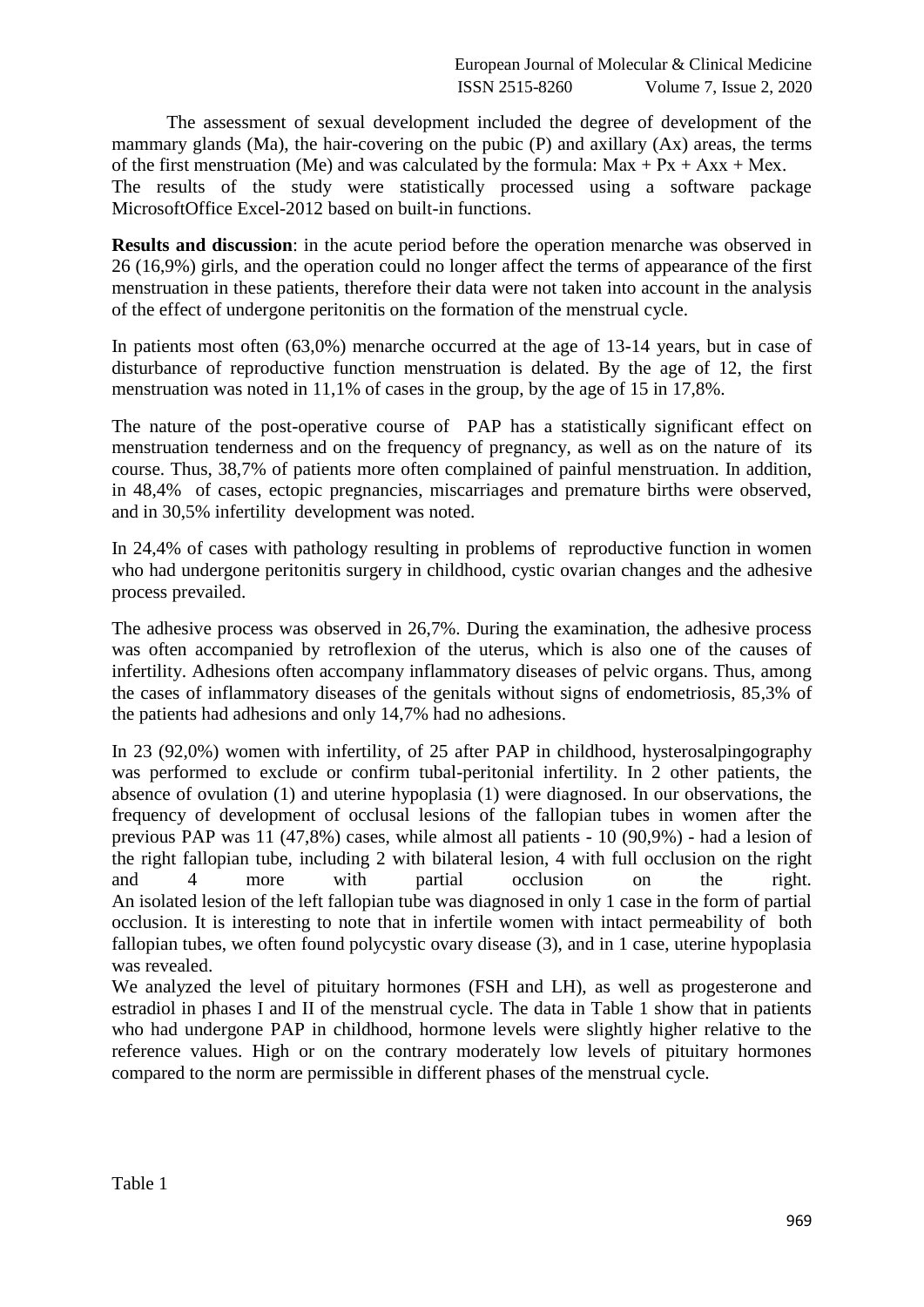**The parameters of the sex hormones of the pituitary gland in the blood of the examined patients.**

|            | <b>FSH IU/L</b>                 |               | LH IU/L                           |                  |  |
|------------|---------------------------------|---------------|-----------------------------------|------------------|--|
|            | the 1st phase $(3,7)$ - the 2nd |               | phase the 1st phase the 2nd phase |                  |  |
|            | 5,8                             | $(5,2-18,6)$  | $(3,7-5,8)$                       | $(5,2-18,6)$     |  |
| Main group | $6,2{\pm}1,67$                  | $9,38\pm2,71$ | $9,18\pm2,66*$                    | $19,28 \pm 5,52$ |  |
|            |                                 |               |                                   |                  |  |

**Note:**  $*$  - reliability of differences compared to the norm ( $p < 0.05$ )

When comparing ovarian hormone levels, estradiol and progesterone were found to be within the normal limits in patients suffering from PAP (Table 2).

## **Table 2**

## **Indicators of blood ovarian hormones in the examined patients.**

|            | Progesterone $g/mol/l$ |                                                                  | Oestradiol $g/mol/l$ |                |       |
|------------|------------------------|------------------------------------------------------------------|----------------------|----------------|-------|
|            |                        | the 1st phase $(0,1)$ the 2nd phase $(10)$ the 1st phase $(0,5)$ |                      | the<br>2nd     | phase |
|            | (6.4)                  | 40)                                                              |                      | $(0, 2-0, 8)$  |       |
| Main group | $4,51\pm0.55$          | $28,19\pm 2,58$                                                  | $0.39 \pm 0.03*$     | $0.7 \pm 0.03$ |       |
|            |                        |                                                                  |                      |                |       |

**Note:** \* - reliability of differences compared with the norm (p <0.05).

PAP treatment, as you know, involves the use of large doses of powerful broad-spectrum antibiotics, often using their combination with antifungal agents. Their use in itself contributes to the development of intra-abdominal adhesions. Ozone therapy proposed in our work makes it possible to fight effectively against pathogenic intra-abdominal microflora, and this fact permits to significantly terms reduce the and doses of antibiotics, and to optimize their use.



The prediction of pregnancy depends on the complex effect of many factors:

- Pre-operative training in the form of adequate rehabilitation of all infection foci.

- The volume of performed intervention, preservation of fimbrial sections of uterine tubes and their epiteal covering, necessity to carry out combined reconstructive and plastic operations.